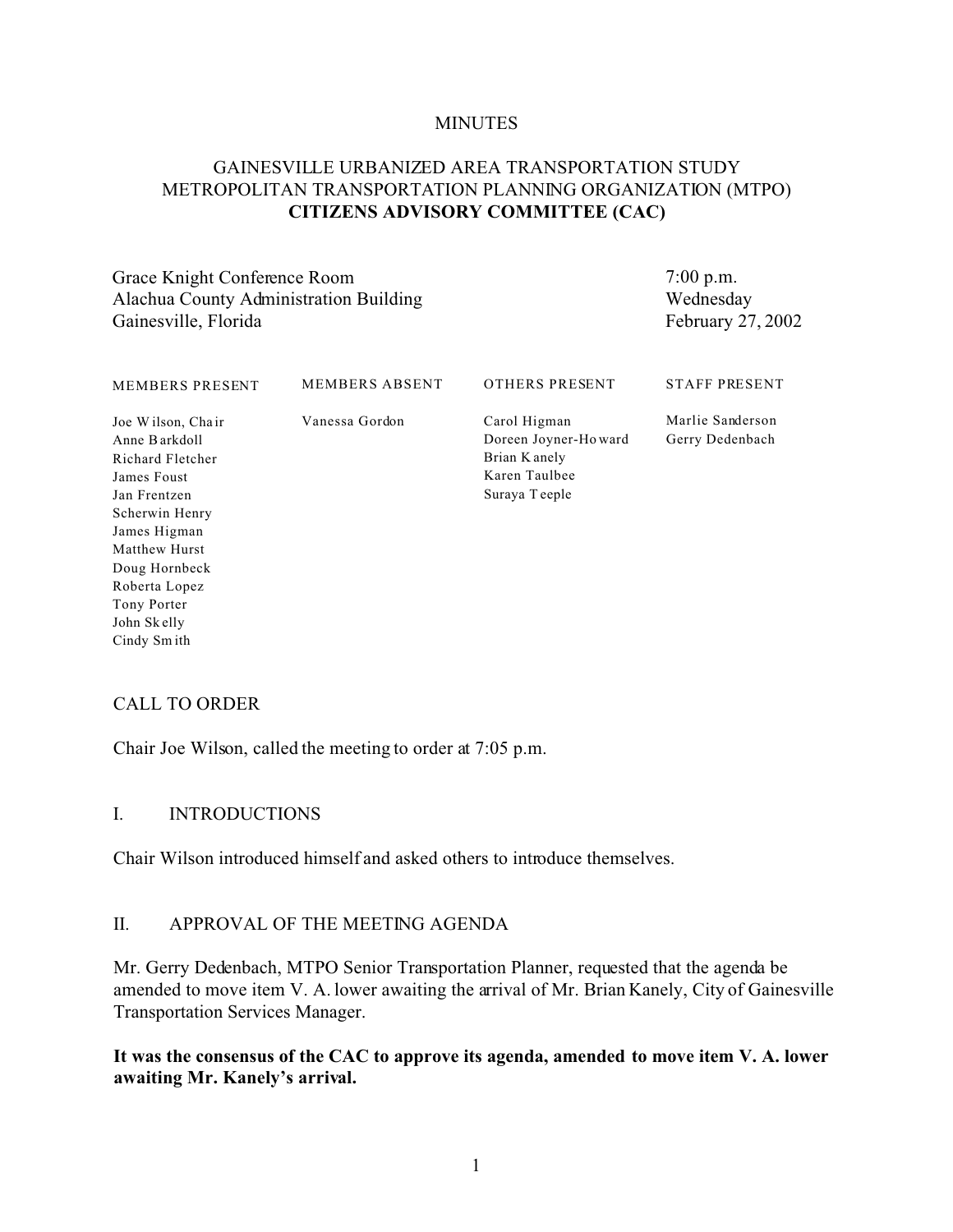#### III. APPROVAL OF COMMITTEE MINUTES

## **ACTION: Tony Porter moved to approve the January 30, 2002 minutes. James Higman seconded; motion passed unanimously.**

#### IV. CHAIRMAN'S REPORT

Mr. Dedenbach announced that the next MTPO meeting is scheduled for March 14 at 1:30 p.m. He said that the next CAC meeting is scheduled for March 27.

#### V. AGENDA ITEMS TO BE DISCUSSED- LISTED IN ORDER OF IMPORTANCE

### A. CITY OF GAINESVILLE PARKING GARAGE

Mr. Dedenbach stated that, at its last meeting, the CAC approved a recommendation to request that the MTPO ask the City of Gainesville to reverse the travel directions on the SW 1<sup>st</sup> Street and SW 2nd Street one-way pair.

Mr. Brian Kanely, City of Gainesville Transportation Services Manager, discussed the SW 1<sup>st</sup> Street and SW 2<sup>nd</sup> Street one-way pair and answered questions.

### **ACTION: Cindy Smith moved to recommend that MTPO staff present, to the City Commission, the City of Gainesville Parking Garage issue and the CAC's concerns including crash data. Tony Porter seconded; motion passed unanimously.**

- **ACTION: Jan Frentzen moved to recommend that the City of Gainesville analyze traffic flow alternatives with special consideration to the unit block of SW 2nd Street with issues of safety and onstreet parking. James Higman seconded; motion passed unanimously.**
- **ACTION: Anne Barkdoll moved to recommend that the City Commission and their architect consider moving the trees and the greenspace to the edge of the sidewalk next to the curb to maximize tree canopy and shade. Cindy Smith seconded; motion passed unanimously.**

Mr. Kanely stated that the City of Gainesville Public Works Department would take the CAC's concerns into consideration and provide a report back to the CAC at its next meeting.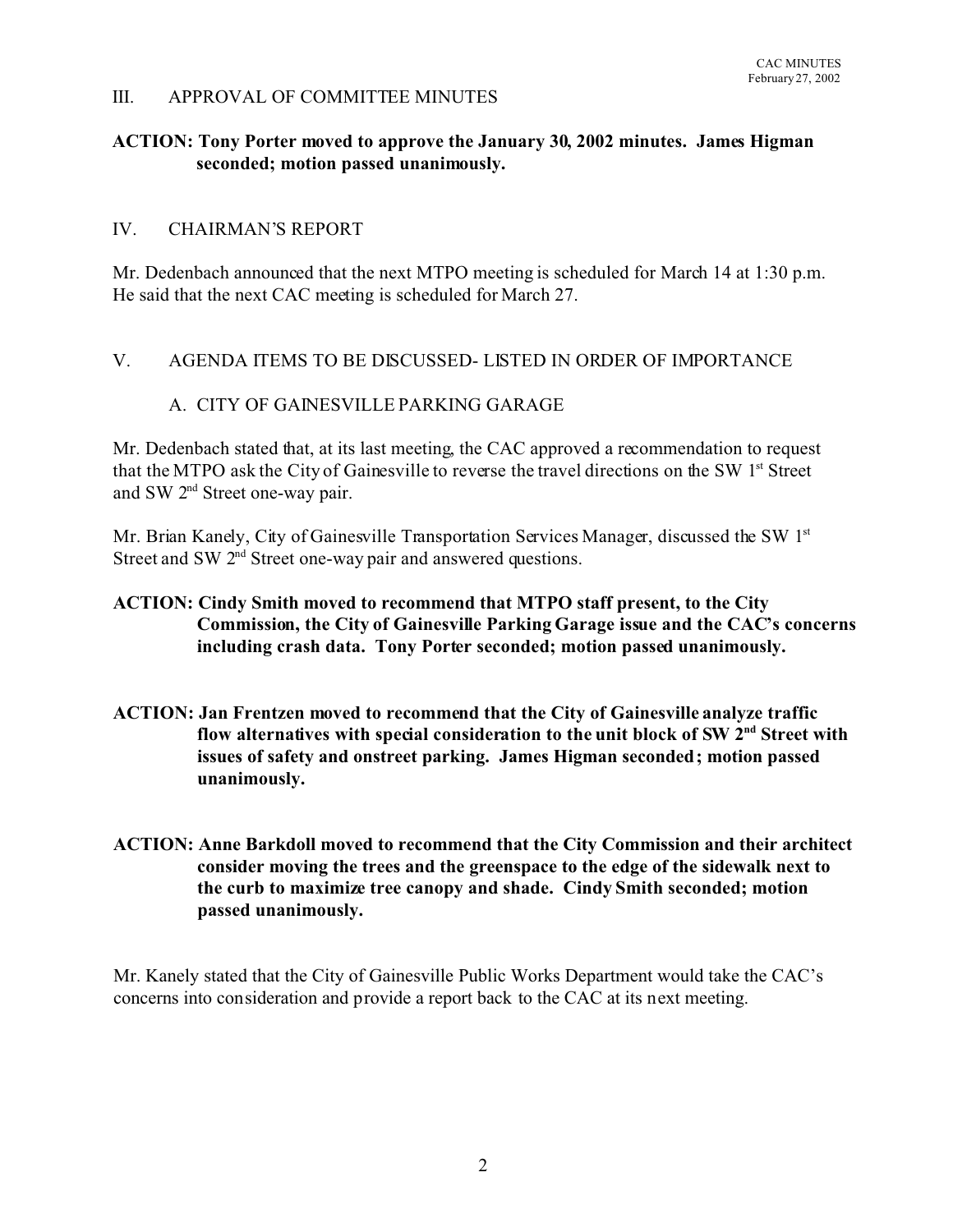### B. US 441 BICYCLE SAFETY STUDY

Mr. Marlie Sanderson, MTPO Director of Transportation Planning, discussed the US 441 Bicycle Safety Study February Report that was reviewed by the Design Team and various members of the MTPO Advisory Committees at meetings held February 19. He reported the Design Team recommendations.

Ms. Doreen Joyner-Howard, Florida Department of Transportation (FDOT) Transportation Planner, discussed the US 441 Bicycle Safety Study and answered questions.

## **ACTION: John Skelly moved to recommend that the MTPO:**

- **1. request that FDOT construct the seven-foot option (five-foot bikelane with two-foot rumble strip) as soon as possible because it meets budget and safety eligibility; and**
- **2. discuss the linear park issues (such as the four-lane to two-lane option, off road bike paths and others) as a possible long-term solution for the corridor.**

**James Higman seconded; motion passed 10 to 2.**

## **ACTION: Doug Hornbeck moved to recommend that the MTPO request that the consultant consider an option with a multi-use paved path, adjacent to the northbound lanes, which will encourage parking adjacent to the southbound lanes. Cindy Smith seconded; motion passed 8 to 3.**

## C. TRANSPORTATION ENHANCEMENT PROJECTS

Mr. Sanderson stated that, each year, the FDOT asks the MTPO to apply for enhancement-funded projects. He discussed the status of current enhancement-funded projects, reported the TAC recommendation and answered questions.

A member of the CAC requested County staff present the current projects at the next meeting.

# **ACTION: Cindy Smith moved to recommend that the MTPO not submit any new applications this year. James Foust seconded; motion passed unanimously.**

## D. GRAPHIC DEPICTIONS

Mr. Dedenbach stated that the CAC, at its last meeting, requested a discussion of the accuracy of graphic depictions for presentations. He noted that the CAC recommended that graphic depiction should have a margin or error not exceeding 10 percent of relative scale.